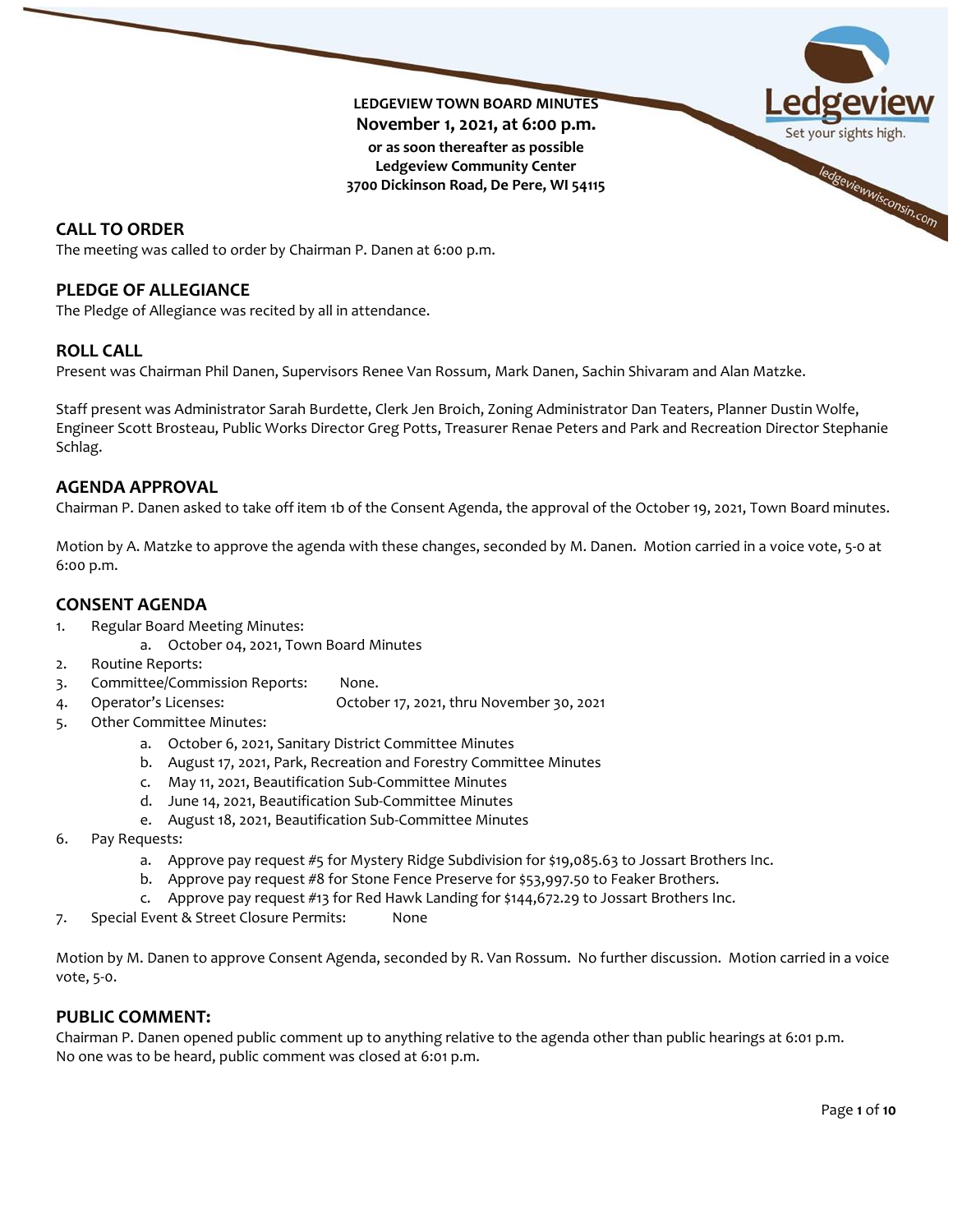# **PUBLIC HEARING:**

1. Public Hearing for approval of the application for a **Class "A" Beer, Class "A" Liquor License** and a **Cigarette License** for: True North Energy, LLC, at 3691 Monroe Road.

> The public hearing was opened by Chairman P. Danen at 6:01 p.m. After three calls for public comment, none were heard. Chairman P. Danen closed the public hearing at 6:02 p.m.

2. Request by Ken Marzec for a **Conditional Use Permit** to allow for a machine shop, pipe, metal, storage and sales, and warehousing to occur at parcel D-79-1, 1408 Viking Lane as recommended by the Zoning and Planning Commission.

The public hearing was opened by Chairman P. Danen at 6:02 p.m.

#### Ken Marzec - 360 Chase Avenue 1861 Enterprise Drive:

Ken currently works at 1861 Enterprise Drive in De Pere. Is hoping to move his business to this Ledgeview address. Didn't have any comments per se but was there to answer any questions if need be.

Staff presented stating the petitioner is requesting approval of a Conditional Use Permit to continue the machine shop and warehouse uses on the parcel zoned L-1, Light Industrial. Additionally, the petitioner is requesting approval for site improvements that are required to comply with the Zoning Code. No building changes are proposed.

On the east side of the property, the petitioner is requesting approval of a 14,825 square foot, paved parking lot with 18 parking spaces and 1 handicap space. On the west side of the property, approval is requested for pavement of a 3,800 square foot driveway, setback 10-feet from existing main building.

Plan Commission recommend approval of this conditional use permit to the Town Board with the following conditions:

- 1. Provide landscape plan identifying proposed tree types and dimensions from each other and from the right-of-way and including at least 1 tree in the parking lot per the Zoning Code requirement.
- 2. Proposed signage must comply with the regulations of Section 79-13 for the L-1 District.
- 3. Stormwater management facilities as required by the Public Works Director and Town Engineer.

Chairman then called for an additional two times asking if anyone wanted to be heard with regards to this Conditional Use Permit, none were heard.

Chairman P. Danen closed the public hearing at 6:04 p.m.

Supervisor M. Danen made a motion to approve the Conditional Use Permit with the above conditions listed from Plan Commission. Motion was seconded by S. Shivaram and carried in a unanimous voice vote.

3. Request by Steve Bieda of Mau & Associates, on behalf of Kevin Leudke (owner) to **rezone** all of parcel D-193-1-1, 1801 Dallas Lane, from R-R Rural Residential to R-1 Residential as recommended by the Zoning and Planning Commission.

The public hearing was opened by Chairman P. Danen at 6:05 p.m.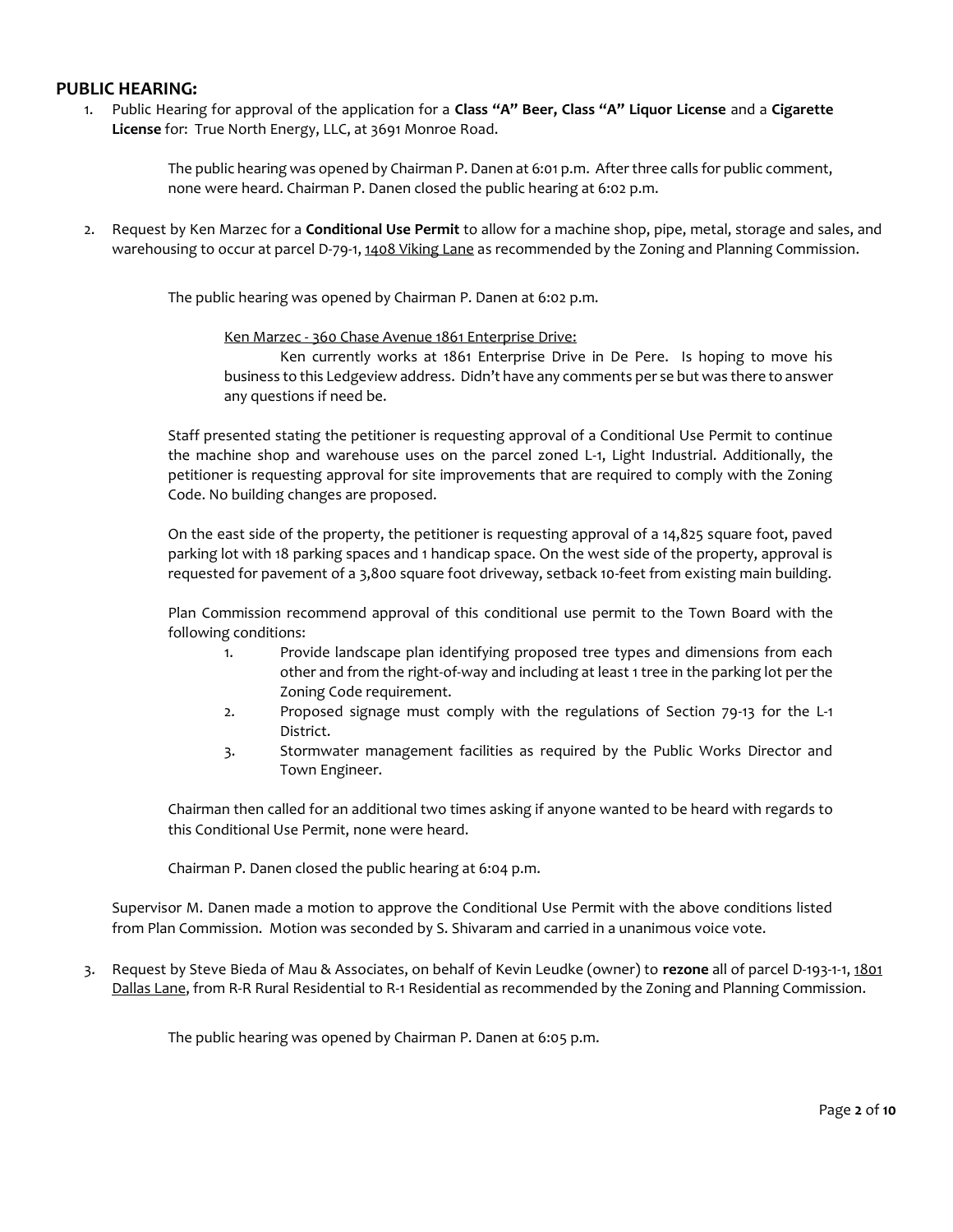Kevin Leudke – property owner of 1801 Dallas Lane:

Kevin was in the audience and available to answer any questions the Board may have.

Staff presented stating the petitioner is requesting the approval to rezone lands from R-R, Rural Residential District to R-1, Residential District. The application is accompanied by a 4-lot CSM and a revised Area Development Plan (ADP).

The plan document and Future Land Use Map depicts the parent parcels as Future Single-Family Residential. The proposed land division and proposed rezoning to R-1 are consistent with the Plan.

The ZPC recommend approval of the rezone to the Town Board for the following reasons:

- 1. The proposed rezoning to the R-1, Residential District is consistent with the zoning and development trends in the area.
- 2. The proposed zoning district conform to the goals of the adopted Comprehensive Plan and the land use illustrated on the Future Land Use Map.
- 3. The lands are suitable for low-density single-family residential.
- 4. Conditioned on approval and recording of the four (4) lot CSM for parcel D-193-1-1.

Chairman then called for an additional two times asking if anyone wanted to be heard with regards to this rezone, none were heard.

Chairman P. Danen closed the public hearing at 6:07 p.m.

Supervisor S. Shivaram made a motion to approve the rezone of 1801 Dallas Lane with the above conditions listed from Plan Commission. Motion was seconded by R. Van Rossum and carried in a unanimous voice vote.

4. Request by Todd Hietpas, Performa Inc. on behalf of Mike Walters to **rezone** parcel D-375-5, located on the NW corner of CTH G/Monroe Road and Kaftan Road from NCD Neighborhood Center to NCD Neighborhood Center Planned Development District.

The public hearing was opened by Chairman P. Danen at 6:07 p.m.

Matt Walters - 600 Marble Rock Circle:

Was there to answer any questions as Mike was not able to attend meeting.

Staff presented stating the petitioner has plans to create a brewery at this location. Business would be Cocoon Brewing, LLC and is requesting approval for the property to be rezoned to a PDD Overlay to construct a principal structure with a brewery, bar, game area, tap room and 6 accessory structures (cocoons), surrounded by wetlands. These cocoons are intended to be small, enclosed, and private seating areas with heat and electricity. Proposed hours of operation vary daily within the hours of 11:00 A.M. to 12:00 A.M.

Further, the petitioner is requesting a rezone of the property to include a PDD, Planned Development District Overlay, over the existing District, to allow for deviations to Article XX and the Monroe Road NCD Pattern Book. A PDD narrative outlining the following deviations, as well as occupancy numbers, hours of operation, site and building area ratios, has been provided.

The ZPC recommended approval of the PDD Overlay finding the proposed development is consistent within the spirit and intent of the zoning code, the Monroe Road NCD Master Plan and Pattern Book, and the Town of Ledgeview Comprehensive Plan.

Staff recommends the following specific deviations from the NCD be approved under the PDD overlay: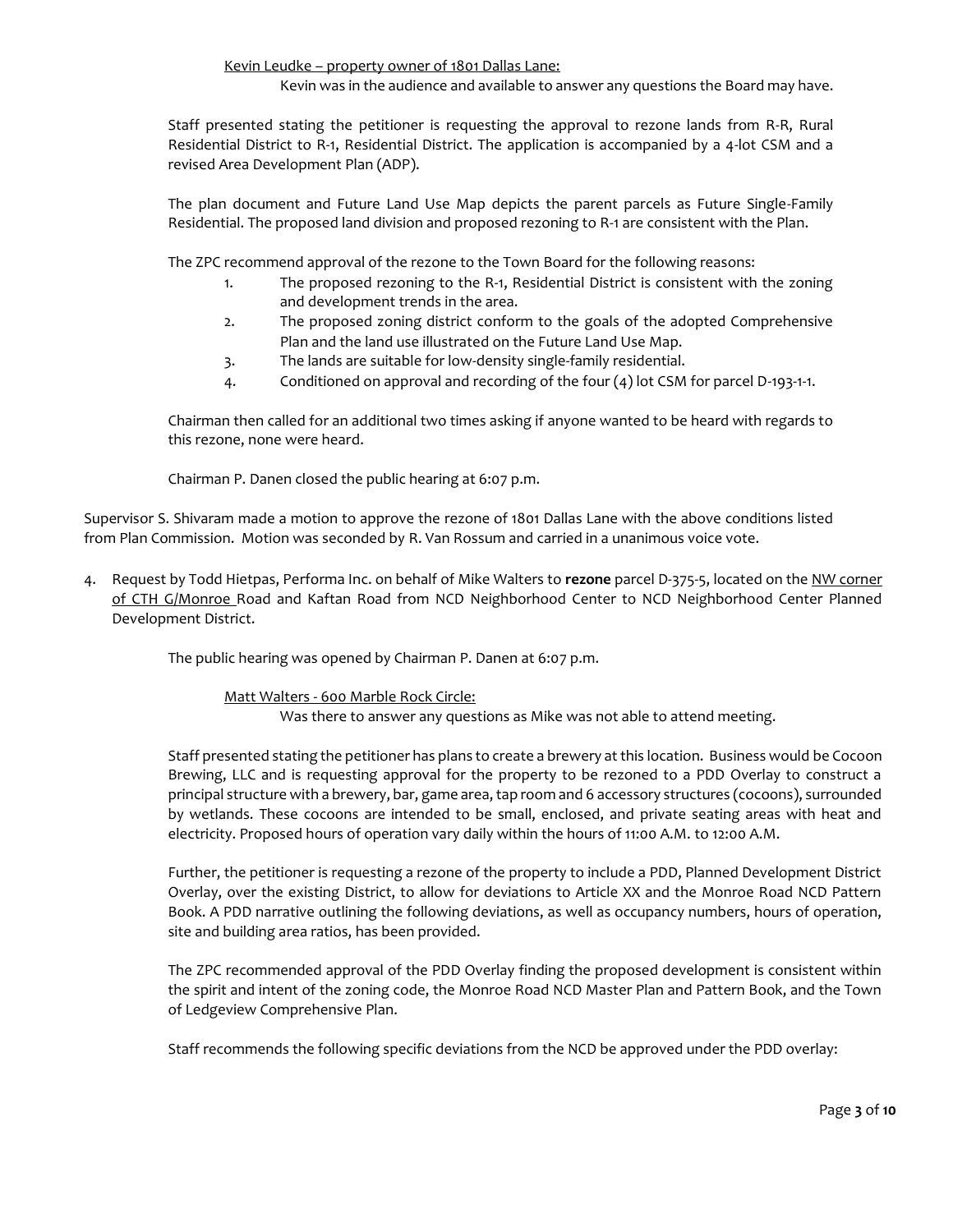- 1. Multiple accessory structures (6 cocoons) on the single site in line with the unique site design and business/marketing plan.
- 2. A 65-foot side setback from Monroe Road and a 46-foot front setback from Kaftan Road where 0-feet is required given the unique and numerous environmental features on the site.
- 3. Building entrance fronting the parking lot instead of the street (Kaftan or Monroe) given the unique and numerous environmental features on site.
- 4. Not require a through street to the north, connecting this property to other future development sites given the unique and numerous environmental features on site. This is reflected in the alternative Master Plan within the Pattern Book (pg. 12).
- 5. A 3-foot fence height around the area for outdoor alcohol sales compared to the code minimum of 4-feet.
- 6. Conditioned on the Cocoon Brewery BSO being approved, and the conditions of that approval being met.

Discussion ensued between the Board and staff with regards to the fencing requirements and fairness if exceptions were made this project.

Chairman P. Danen made a second call for public comment.

Chad Allen – 3801 Creamery Road:

Mr. Allen owns land that butts up against this property and was wondering about what the plan was going to be for the storm sewer. Is very concerned about the possible creation of more wetlands by having the water diverted from new storm sewer.

Staff explained that there will be two small storm water retention ponds; one located on southeast corner and one on the northeast corner of the site, and those will capture everything and then get released west to the current wetlands.

Mr. Allen mentioned that when there was construction on CTH GV, that the water wasn't diverted to the small area behind the Shell, but instead it comes towards Kaftan Road which is unable to handle it.

As such, Mr. Allen mentioned he may put a berm there this winter to prevent water from going into his property.

Chairman P. Danen asked Mr. Allen if he had any objection to the rezoning as that is what the public hearing is actually about. Mr. Allen did not have any issues pertaining to the rezone.

Chairman P. Danen made a third and final call for public comment, none were heard. Chairman P. Danen closed the public hearing at 6:18 p.m.

Supervisor R. Van Rossum made a motion to approve the rezone parcel D-375-5, located on the NW corner of CTH G/Monroe Road and Kaftan Road from NCD Neighborhood Center to NCD Neighborhood Center Planned Development District with the above conditions listed from Plan Commission. Motion was seconded by M. Danen and carried in a unanimous voice vote.

# **ZONING & PLANNING:**

1. Recommendation from the Zoning and Planning Commission on the request by Steve Bieda of Mau & Associates, on behalf of Kevin Luedke (owner) to approve an Area Development Plan for parcel D-193-1-1, 1801 Dallas Lane.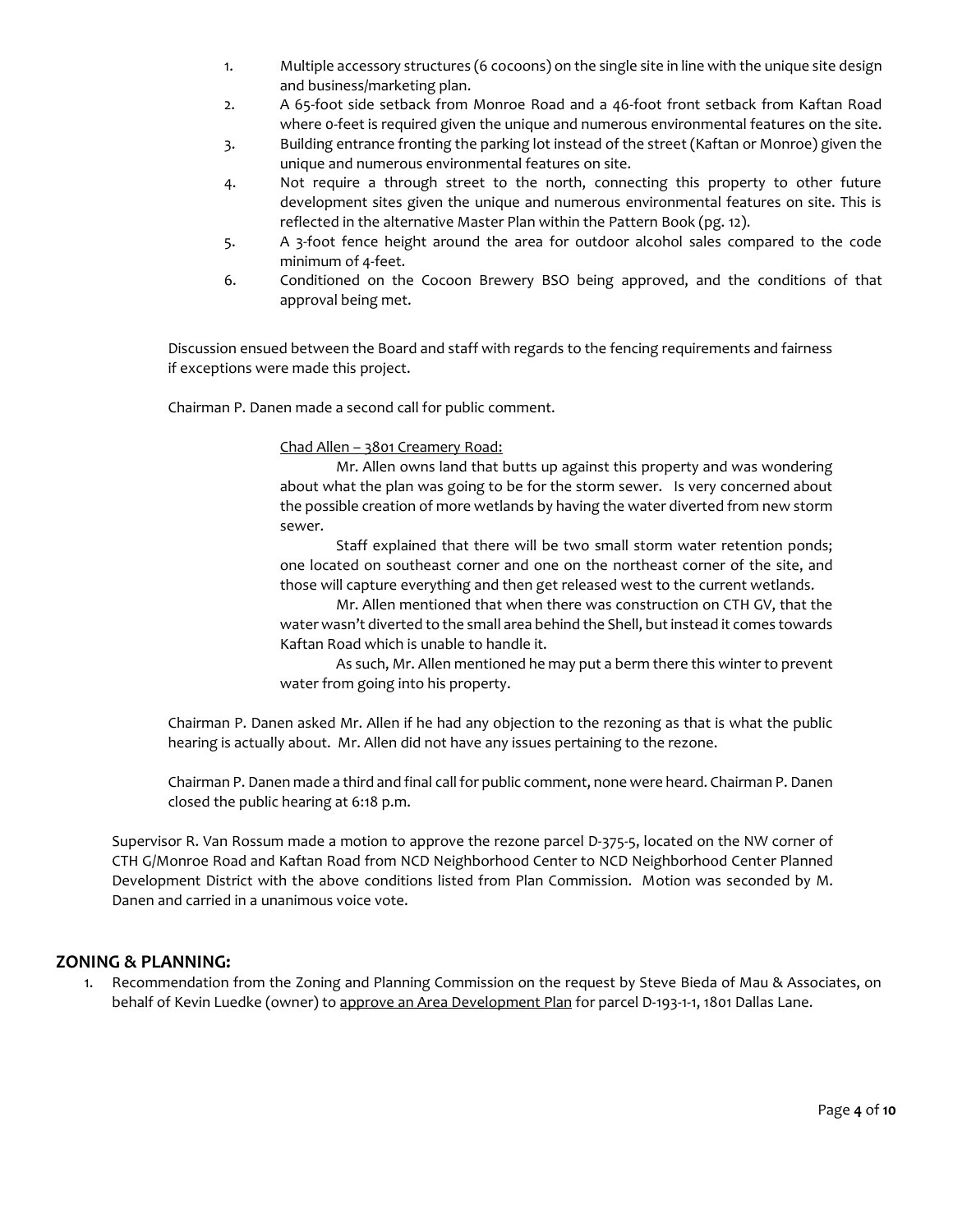Staff presented stating the owner of parcel D-193-1-1 has proposed changes to the ADP for their property. An ADP was previously approved for this area on the north side of Dallas Lane extending westward to Bower Creek Rd in August 2020.

Instead of the north/south street and the off-set connection from Dallas Lane to Bower Creek Rd, the revised ADP proposes an east/west, direct, future road to connect Dallas Lane at the north to Bowers Creek Road.

The Director of Public Works and the Town Engineer have expressed that the future road connection to Dallas Lane is not necessary, and the removal of the future road offset is more desired.

The ZPC recommend approval of the Area Development Plan (ADP) to the Board without conditions. The ZPC has deferred the dedication because there is no impact and as stated in the land division, the dedication would occur at that time.

Chairman P. Danen asked to have someone make a motion to approve zoning and planning items no. 1 and no. 2 simultaneously as one vote.

2. Recommendation from the Zoning and Planning Commission on the request by Steve Bieda of Mau & Associates, on behalf of Kevin Luedke (owner) for a proposed land division of parcel D-193-1-1, 1801 Dallas Lane, creating four lots.

> Staff stated the petitioner is requesting the approval of a 4-lot CSM for Parcel D-193-1-1. The CSM application is accompanied by a rezone application from R-R, Rural Residential District to R-1, Residential District, and a revised Area Development Plan (ADP).

> Lots in the R-1 District are required to have a minimum lot frontage of 90 feet and a minimum area of 12,000 SF lot size with 2,000 SF of contiguous buildable area. Lots 1 and 2 meet these requirements. Lots 3 and 4 meet the area requirement and appear to meet the width requirement along the Future Road, however, these lots would need to be listed as outlots as they are not buildable without road frontage. Lots 1 and 2 will have access direct to Dallas Lane. Lots 3 and 4 (outlots) will have access off a proposed future east/west road.

> The ZPC did not require the right-of-way dedication at this time, but any future land division of any of the lots would require dedication that corresponds to the to the ADP, as approved by the Town and incorporated into the Official Map.

The ZPC recommend approval of the CSM to the Board with the following conditions:

- 1. A revised CSM including all setbacks.
- 2. Lots 3 and 4 must be listed as outlots on a revised CSM.
- 3. Right-of-way dedication shall be provided with any future land division corresponding to the approved ADP as incorporated into the Official Map.
- 4. Any technical corrections are required by the Town Engineer or Brown County prior to Town signatures.

Chairman P. Danen made a motion to **approve the Area Development Plan** (item No. 1) and the proposed **land division** of 1801 Dallas Lane with the following conditions:

- 1. A revised CSM including all setbacks.
- 2. Lots 3 and 4 must be listed as outlots on a revised CSM.
- 3. Right-of-way dedication shall be provided with any future land division corresponding to the approved ADP as incorporated into the Official Map.
- 4. Any technical corrections are required by the Town Engineer or Brown County prior to Town signatures.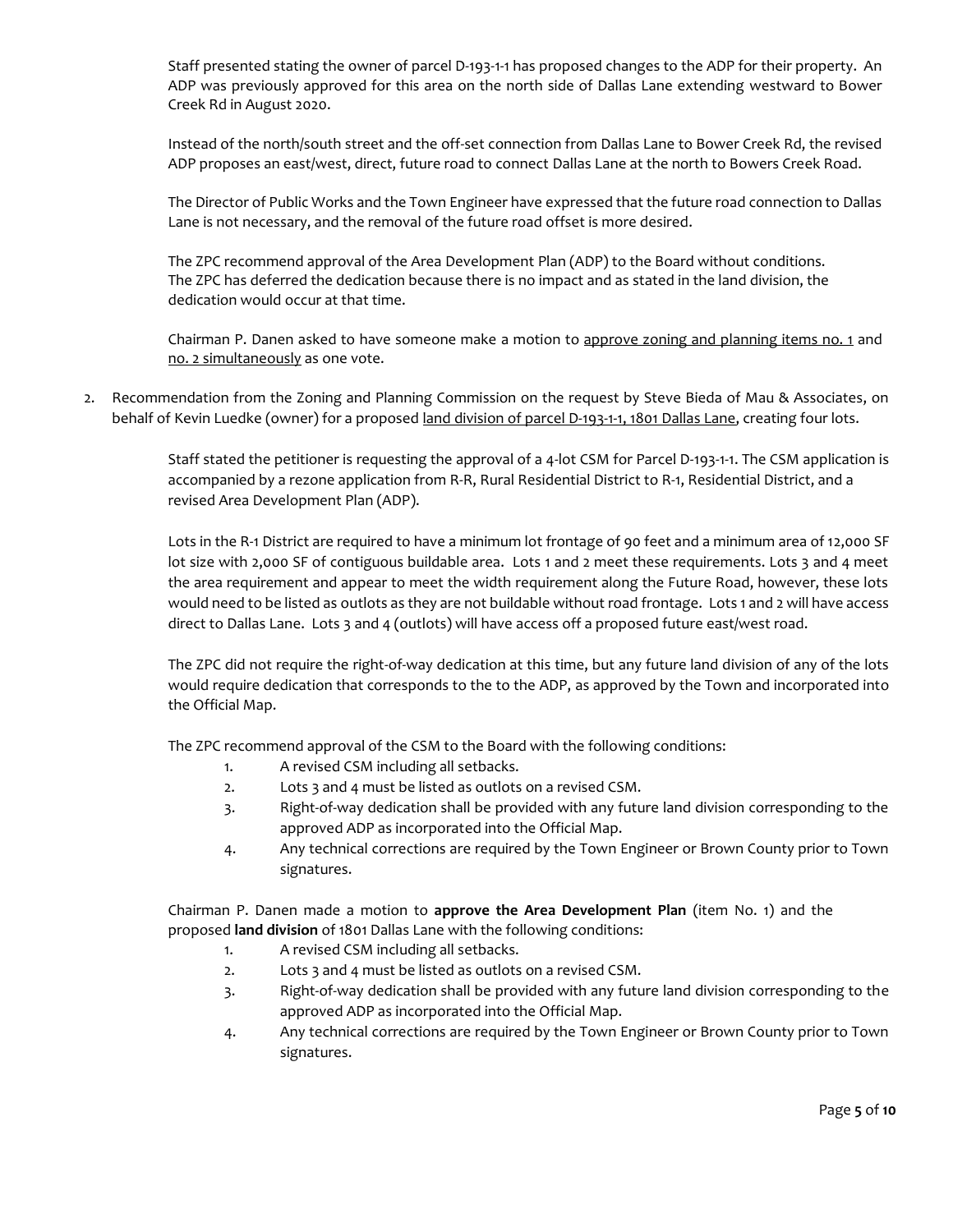Motion was seconded by M. Danen and carried in a unanimous voice vote.

After vote, Andrew Kost from 3545 Bower Creek Road, who are new homeowners of a nearby property, asked for clarification as to what this all means. Staff explained that this is all set-in place for future projects. Should future development occur, a portion of the property in question would have to be dedicated to the Town so services and utilities can be put in place and extend to the residents through connectivity by a road.

It all is dependent on the property owner and when or if they decide to develop it. By adding these conditions, it is saying that in the future, that portion will have to have a road at that spot.

3. Recommendation from the Zoning and Planning Commission on a Building, Site, and Operations Plan request by Todd Hietpas, Performa Inc. on behalf of Mike Walters (owner) to construct a brewery and taproom at parcel D-375-5, located on the NW corner of CTH G/Monroe Road and Kaftan Road.

> Before staff presented the project, Chairman P. Danen wanted to jump to the point of the site plan in reference to the drainage and concerns from other residents.

> Clarification from the Town's Engineer explained that currently this area does drain to Creamery Road, and if a berm were to be built, essentially blocking that drainage from east to west, that property owner (Mr. Allen) would have to provide some kind of drainage system to redirect it to that storm sewer. Staff explained that this project shows that the storm water ponds will help it discharge properly.

> Mr. Hietpas with Performa advised the Board that they were in contact with the DNR and asked if they could fill the wetland area, so there is a small southwest corner of the wetland that they have a permit submitted to the State to fill that area; yet to be determined.

> Cocoon Brewing, LLC is requesting approval of a BSO (and a PDD rezone) to construct a 5,600 SF principal structure with a brewery, bar, game area, tap room, and 6 accessory structures (cocoons). These cocoons are intended to be small, enclosed, and private seating areas with heat and electricity. Proposed hours of operation vary daily within the hours of 11:00 A.M. to 12:00 A.M. A 40-space parking lot is proposed.

> A new 5,600 square foot principal building is proposed for the brewery, bar, game area, and tap room with a height of approximately 27 feet. High-quality materials are proposed inclusive of horizontal natural ledgestone and a standing seam metal roof. Attention to aesthetic detail is evident.

> Six (6) accessory "Cocoon" buildings are proposed for the property. Each would be 120 SF and have electricity and heating in them for private seating enclosures. They would also be constructed of ledgestone, aluminum siding with a vertical wood look, and a standing seam metal roof. These materials are consistent with the NCD District section 135-192 (3) (b).

> The ZPC expressed concerns regarding the appearance the building facing Monroe Road. The initial submittal was thought to be too basic, and the ZPC requested the petitioner provide improvements to enhance its appearance. Murals/artwork has been added to the elevations along with a prominent sign in the gable. There is horizontal banding also include to "break-up" the expanses of horizontal siding. The Board should determine if these proposed revisions are acceptable — two members of the ZPC will be providing their input.

> Cocoon Brewing has indicated that they will be conducting special events/music, the number of proposed onsite parking spaces may present challenges. The petitioner has been coordinating with Prevea Health Clinic, located across Kaftan Rd., on establishing an overflow parking agreement since operating times are expected to be different. Shared parking is specifically recommended in the Monroe Road Pattern Book for the NCD.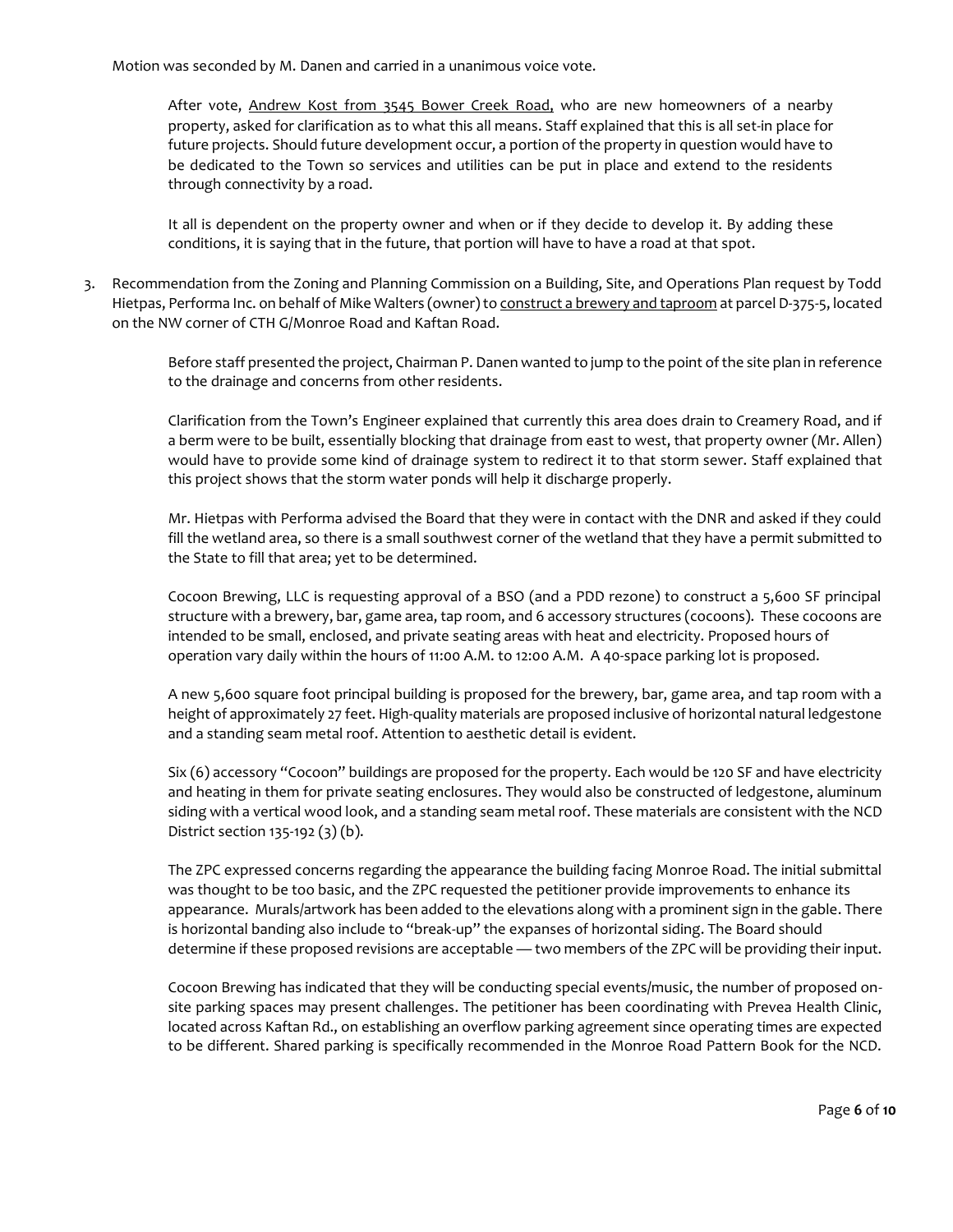An agreement, or another established alternative, shall be submitted to the Town prior to building permit issuance.

Per code Section 135-15, all outdoor areas with alcohol licenses shall be enclosed by a 4- to 6-foot-tall fence or wall constructed a minimum of five feet from the property line. This is a local requirement and not state liquor code requirement. The plan proposes a 4-feet high board and 3-feet high tensile fences around the exterior of the lawn area to contain alcoholic beverages in one location. The 3-foot fence height can be permitted as a deviation per the PDD.

The ZPC recommend approval of the BSO to the Board, conditioned that the site obtains a PDD Overlay approval and that the following items are submitted for Town Board approval:

- 1. A revised site plan showing the following:
	- a) 5-foot-wide minimum sidewalk along the Kaftan Road frontage, connecting to the Monroe Road Trail.
	- b) Full fence extent for the outside areas included in the alcohol license.
	- c) Note on the site plan that the pedestrian connection to the north will be installed when development occurs.
	- 2. A revised landscape plan identifying:
		- a) Locations and quantities of all the plant species listed on page 2 of the plan.
		- b) Landscaping at the base of the proposed monument sign.
	- 3. A revised exterior lighting fixture details and specifications for 18-foot maximum pole heights, including the base, and base details not exceeding 1 foot above grade. A detail of the pole, base, and fixture is required.
	- 4. A revised site-lighting photometric map based on the updated pole/lighting specifications showing the foot-candles at the property lines.
	- 5. Architectural elevations of the proposed dumpster enclosure matching or complementing the materials of the principal building.
	- 6. A monument sign design and specifications with a maximum height of 8 feet including the base.
	- 7. Enhance the appearance of the east elevation (facing Monroe Road) and provide updated/revised buildings elevations for Town Board approval.

Supervisor M. Danen questioned what view was going to be visible from CTH GV, and it was going to be the mural side. Staff explained that the layout of the building, this was the only way they could construct with having the front of the building, along with parking lot and entertainment areas being on the west side. Even though the north and west wall are all glass and the east and south are all operational space. The Board had a tough time accepting the current plan with having the mural being the only view from the road.

The owner has met with several architects and are at a loss with how they can construct the front and back of the building. The Town Board does not think that is something they should approve as having that view towards the main street of the Town. The Board would like to see other options, or other plans that show landscaping or transient windows on the CTH GV side.

Chairman P. Danen asked if they should maybe make a partial motion for approval of the site, operations and building plan **except** for the east and south viewpoints without prior approval from the Town Board.

Motion made by M. Danen for **the partial approval subject to changes on the east and south viewpoints that still need to be approved by Town Board**. Motion seconded by S. Shivaram. Motioned carried in a voice vote 5-0.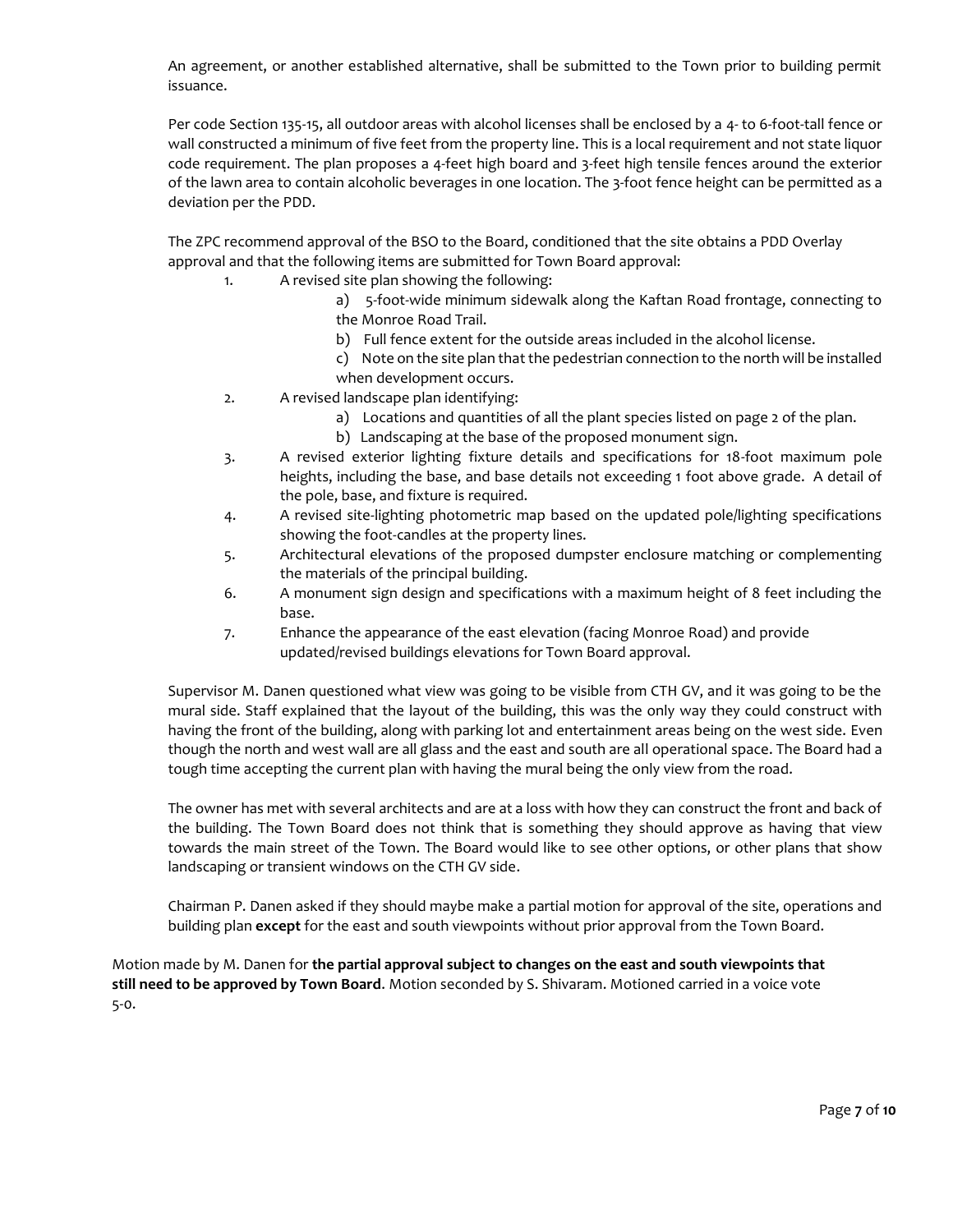# **OLD BUSINESS:**

1. Continued discussion on Large Bulky Item Drop-Off.

Staff presented an update stating that they reached out to the City of De Pere to see if they would entertain the idea of Ledgeview residents using a pass that would allow them to utilize their Bulky Item Drop Off Site. De Pere's response was that there is no incentive for the City to do this, therefore they unwilling. The City is still interested in partnering with Ledgeview on this but it will need to be setup like our current yard waste site agreement.

Staff's recommendation is to do an onsite pick up in April and October (fall and spring) utilizing Harter's at an estimated cost of \$3,500.

Supervisor M. Danen made a motion to join De Pere at the cost of \$27,000 which is an estimated \$11 per parcel and was seconded by S. Shivaram.

Chairman P. Danen asked how easy it would be to get out of this contract if we find out the residents do not use that service. Staff also explained that they are also in negotiations with regards to the compost site and if we are going to keep utilizing De Pere's or creating our own at the Public Works Site. The Board would like to see where that conversation goes and possibly bringing it back as one.

Supervisors M. Danen and S. Shivaram made a motion to withdraw their previous motion.

Chairman P. Danen made a **motion to table this item**, seconded by M. Danen.

### **NEW BUSINESS:**

1. Request for approval of Class "A" Beer, Class "A" Liquor License and Cigarette License for True North Energy, LLC located at 3691 Monroe Road.

> Staff presented stating True North Energy was taking over many of the Shell gas stations in the area and this was essentially a name change.

Motion made by M. Danen to approve items No. 1 and No. 2 under New Business simultaneously as one.

2. Request for approval to appoint Daniel J. Pamperin as Agent for True North #815, 3691 Monroe Road.

Motion made by P. Danen to **approve the Class "A" Beer, Class "A" Liquor License and Cigarette License**, along with **appointing Daniel J. Pamperin as Agent for True North #815, 3691 Monroe Road**. Motion seconded by R. Van Rossum. Motioned carried in a voice vote 5-0.

3. Recommendation from Park, Recreation and Forestry Committee for Sponsorship Commitment of 4 Ledgeview Loop Bike Routes.

> Staff presented stating the current sponsor requested the Town approve a bulk sponsorship of all four loops. Park Board approved a one-time \$3,000 for four loops for two years.

Motion made by R. Van Rossum to **approve sponsorship of all four bike loops at \$3,000 for two years**, seconded by M Danen. Motioned carried in a voice vote 5-0.

4. Request Approval of Brown County Solid Waste Management Services Agreement.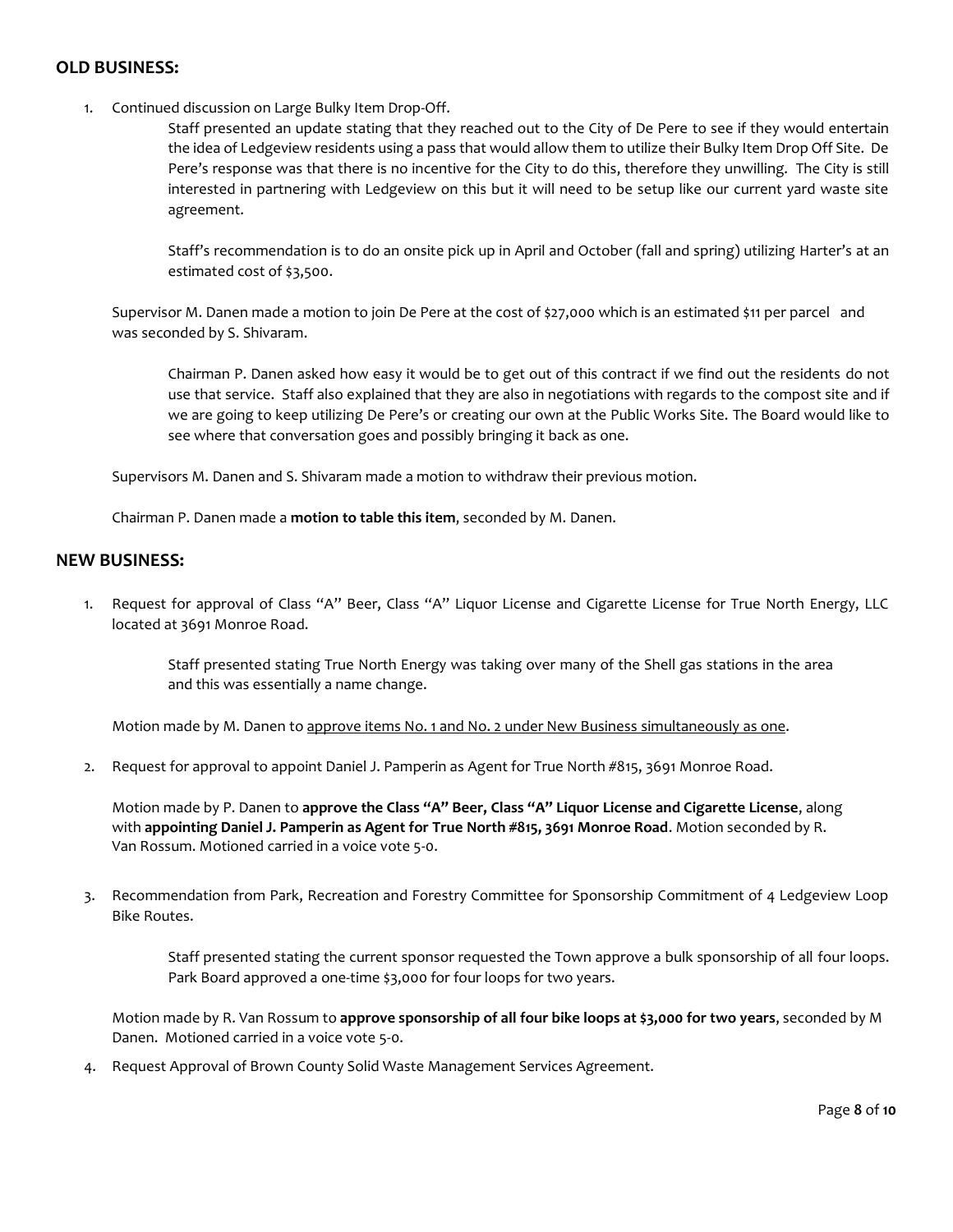Staff presented stating the construction of the south landfill is almost complete. With that comes a new agreement.

Motion made by A. Matzke to **approve new Agreement with Brown County Solid Waste**. Motion seconded by R. Van Rossum. Motioned carried in a voice vote 5-0.

5. Request for Speed Reduction on Scray Hill Road from Whisper Lane going west to 2039 Scray Hill Road.

Staff presented that there are concerns that the speed needs to be reduced. The Town of Ledgeview and Glenmore had agreed to reduce the speed limit on the portion of Scray Hill Road in front of Scray Hill Park to 30 mph. Shortly after the urbanization of Scray Hill Road the speed was reduced to 25 mph, leaving a small section in front of the Public Works Building to 30 mph and the remainder of Scray Hill Road to the East at 45 mph from that point to County Highway G.

During the Boards discussion it was brought up the many issues with racing in the area. The Board mentioned that they have received complaints of speeding they in the past and mentioned adding a three-way stop sign to this intersection.

Staff recommends lowering the speed limit from 2039 Scray Hill Road to Whisper Lane to 25 mph or 30 mph and then increasing the speed limit to 45 mph East of Whisper where the area is a more rural setting.

Motion made by P. Danen to **approve a reduction of the speed limit on Scray Hill Road from 2039 Scray Hill Road East to Whisper Lane to 25 mph, and adding a three-way stop sign at the intersection of Scray Hill Road and Whisper Lane.** Motion seconded by M. Danen. No further discussion. Motion carried unanimously in a voice vote, 5-0.

# **COMMUNICATIONS:**

None.

### **ORDINANCES:**

- 1. First Reading
	- a. Ordinance 2021-21 Repeal and Recreate Section 1-19, Chapter 1, General Provisions Article II, Fees and Penalties

Staff presented the updated fees and advised that it when changes needed to be made it is easier to amend a resolution versus an ordinance.

### **REPORTS:**

**Administrator:**

• None

**Clerk:**

- Advised blasting permits were taken out by Glenmore for their annual quarry permits.
- **Zoning and Planning**:
	- Updating Town Codes
	- Working with nursing home to continue the demo process.

#### **Developer:**

• None

- **Engineer:**
	- None

**Public Works:**

```
• Report as submitted
```
**Fire Chief:**